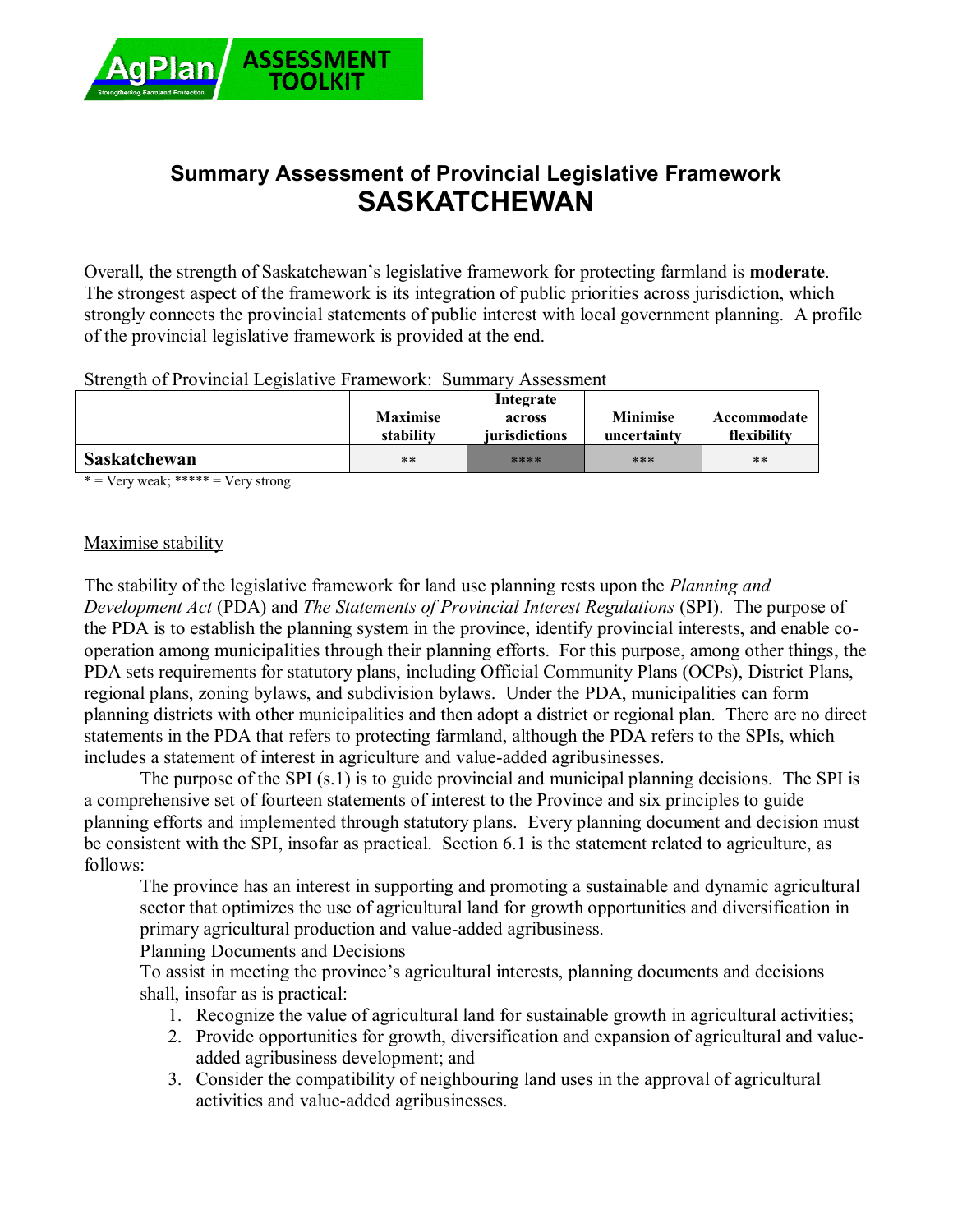This statement does not refer directly to protecting farmland, only to optimising the use of agricultural land for growth opportunities and development.

The Ministry of Government Relations (GR) reviews and approves bylaws and subdivisions in rural municipalities. In additional, the PDA requires that OCPs be prepared in consultation with a registered professional planner. These mechanisms enable the GR to incorporate farmland protection policies into new planning bylaws. For example, most land use bylaws contain a policy to preserve quarter section as a means to support agricultural uses.

Additional acts and regulations have either direct or indirect impacts on the agricultural land base. Of note, these legislative documents include *The Agricultural Operations Act*, *The Pastures Act*, *The Saskatchewan Farm Security Act*, and corresponding regulations. The focus of relevant policy documents focus on growth and development without regard for protecting farmland. An exception among these is the Planning Handbook produced by the Ministry of Municipal Affairs.

#### Integrate public priorities across jurisdictions

An important element of the legislative framework is the emphasis on consistency of local planning efforts and documents with provincial interests. This focus on consistency is evident in both the PDA and SPI (refer to table below). For example, the PDA (s,8) requires that "Every official community plan, subdivision bylaw or zoning bylaw adopted or amended pursuant to this Act shall be consistent with the provincial land use policies and statements of provincial interest." A stated purpose of the SPI (s.2) is to "align provincial and municipal planning objectives to facilitate orderly development that is beneficial to communities." This interest in consistency is also included among the SPI Planning Principles (3.1). A complementary strength of the Saskatchewan legislative framework for land use planning is the role of the Ministry of Government Relations (GR) as a centralised approving authority of statutory plans (e.g., OCPs, bylaws). Among other things, the GR uses an enterprise-wide approach to ensure that local plans and bylaws comply with the SPI. Together, the requirements for integration across jurisdictions and the central role of the GR help to ensure that provincial interests in preserving farmland are reflected in municipal plans.

### Minimise uncertainty

Several elements of the legislative framework (PDA and SPI, specifically) help to minimise uncertainty. Of these, the emphasis on consistency across jurisdictions noted above helps. An element that contributes to uncertainty, however, is the "insofar as practical" clause in the SPI that opens the statements of interest to interpretation.

The Planning Handbook, produced by The Ministry of Municipal Affairs, is an aspirational policy that helps municipalities to interpret and implement the SPIs. To guide municipal planning efforts, for each statement of provincial interest the Handbook provides a description of the context that "provides interpretive information," as well as a set of "suggested and common practices" for implementing each interest. This information is supported by lists of relevant acts, regulations, and policies. For the statement on agriculture and value-added businesses, the Handbook includes several guidelines for planning decisions that are relevant to preserving farmland, each of which is supported by a list of considerations. Under "Recognise the value of agricultural land for sustainable growth in agricultural activities," the Handbook states, among other things, that planning documents should limit the premature conversion of prime agricultural areas for other development; encourage retention of the quarter section as the basic agricultural land unit; and generally discourage the ad hoc fragmentation of arable agricultural land, except where supported by the official community plan. Also, planning *decisions* should consider the quality of agricultural land when considering land use decisions. Under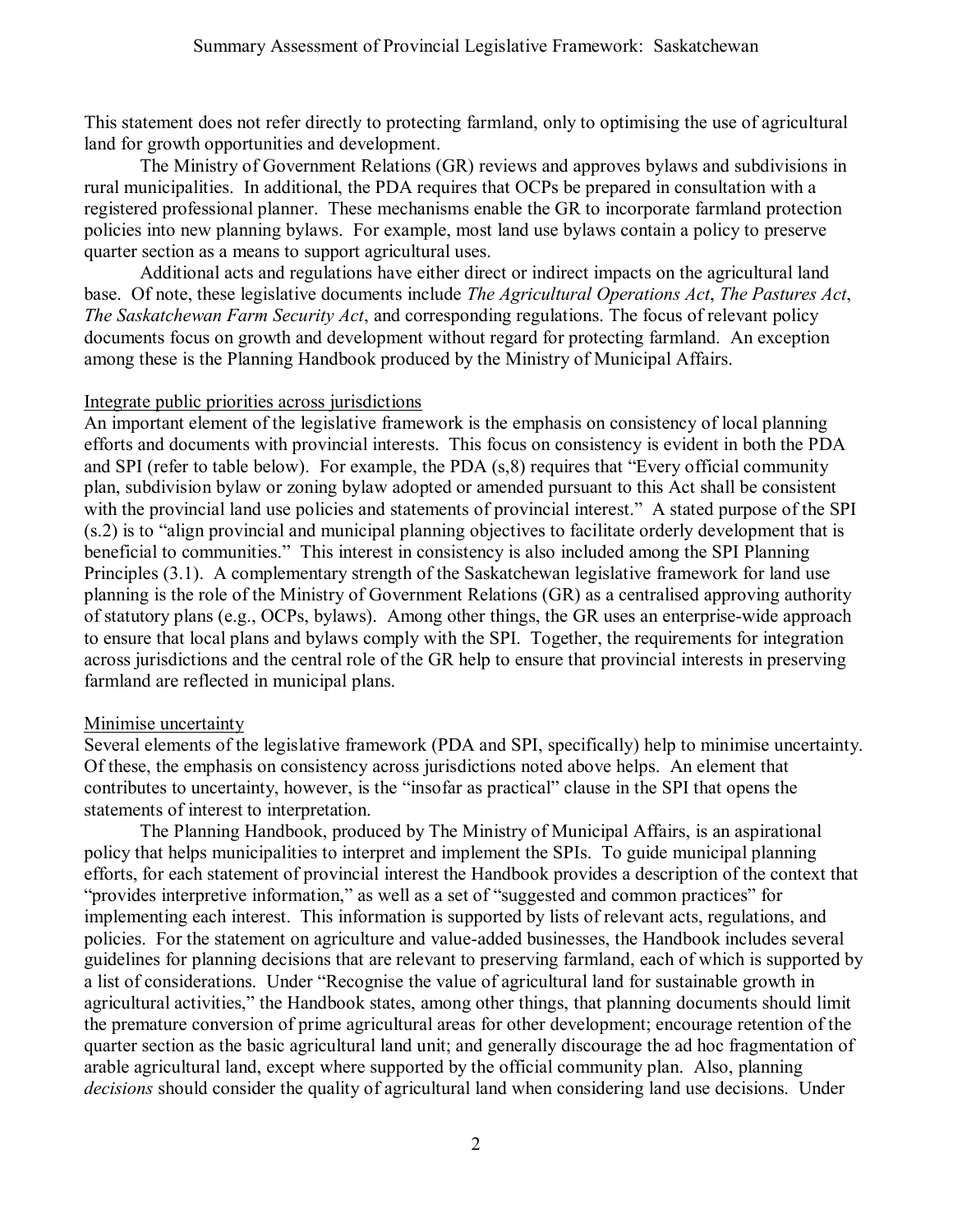"Consider the compatibility of neighbouring land uses in the approval of agricultural activities and value-added agribusinesses," the Handbook states, among other things, that planning documents should discourage intrusion of incompatible land uses in predominantly agricultural areas. Altogether, the Handbook helps to minimise uncertainty when interpretting and implementing the SPI.

## Accommodate flexibility

Given the lack of direct statements about protecting farmland, there is less need to include elements within the framework that accommodate flexibility. Notwithstanding this limitation, the SPI, while emphasising consistency, also accommodates some flexibility without contributing unnecessarily to uncertainty. This characteristic is evident in the introduction to the SPI. At the outset, the SPI acknowledges the diversity of issues affecting Saskatchewan. The regulation also informs users how to interpret the statements, noting that they should be read in their entirety to gain an appreciation of the breadth of considerations that affect planning decisions (4.1) and that there is no implied priority among the statements based on the order in which they appear (4.8). Both of these statements, among others, infer that municipalities are responsible for finding a balance appropriate to their circumstances. Another statement that serves to accommodate flexibility is the matter of "insofar as is practical" (4.2).